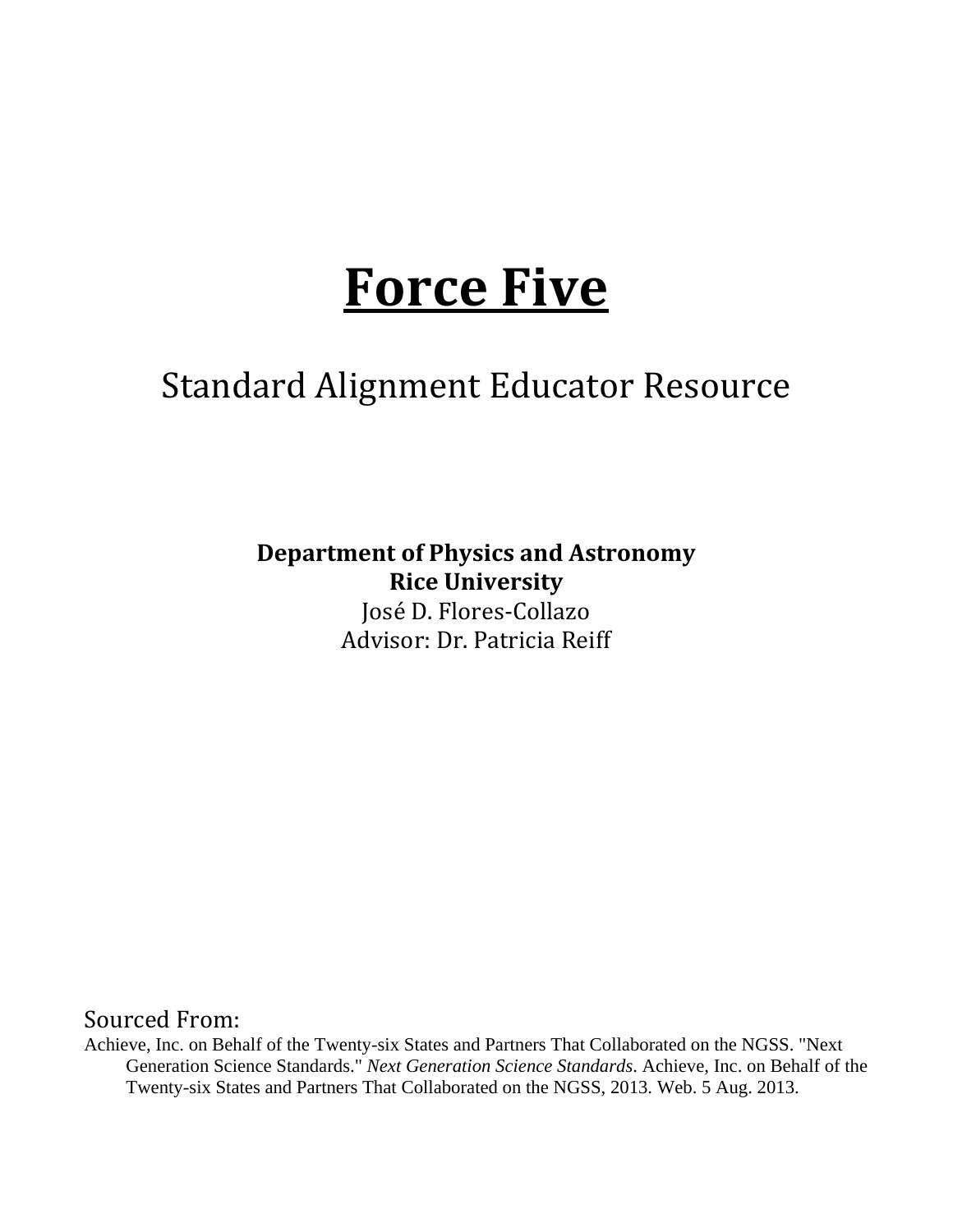# **Next Generation Science Standards**

**Primary Focus** 

-Indicates that the show aligns fully and/or fully covers the scientific principle within the specific standard.

#### **Secondary Focus**

-Indicates that the context of the show vs. the standard does not fully align. The scientific principle within the specific standard is discussed and the show provides the student with valuable information or visualization that will help them complete the standard, however the student may not be directed to perform the same task that is outlined in the standard.

#### Ancillary Material

-Indicates standard that is not explicitly discussed or shown but can be inferred by the viewer through either prior knowledge that relates to the show topics or new knowledge gained through watching the show.

Additional information on criteria used to align each standard can be found at: http://www.nextgenscience.org/search-standards-dci

#### **K‐5**

- **K-PS2-1. Plan and conduct an investigation to compare the effects of different strengths or different directions of pushes and pulls on the motion of an object.** [Clarification Statement: Examples of pushes or pulls could include a string attached to an object being pulled, a person pushing an object, a person stopping a rolling ball, and two objects colliding and pushing on each other.] [*Assessment Boundary: Assessment is limited to different relative strengths or different directions, but not both at the same time. Assessment does not include non-contact pushes or pulls such as those produced by magnets.*]
- **K-PS2-2. Analyze data to determine if a design solution works as intended to change the speed or direction of an object with a push or a pull.\*** [Clarification Statement: Examples of problems requiring a solution could include having a marble or other object move a certain distance, follow a particular path, and knock down other objects. Examples of solutions could include tools such as a ramp to increase the speed of the object and a structure that would cause an object such as a marble or ball to turn.] [*Assessment Boundary: Assessment does not include friction as a mechanism for change in speed.*]
- **K-PS3-1. Make observations to determine the effect of sunlight on Earth's surface.** [Clarification Statement: Examples of Earth's surface could include sand, soil, rocks, and water] [Assessment Boundary: Assessment of temperature is limited to relative measures such as warmer/cooler.]
- **K-LS1-1. Use observations to describe patterns of what plants and animals (including humans) need to survive.** [Clarification Statement: Examples of patterns could include that animals need to take in food but plants do not; the different kinds of food needed by different types of animals; the requirement of plants to have light; and, that all living things need water.]
- **K-ESS2-1. Use and share observations of local weather conditions to describe patterns over time.** [Clarification Statement: Examples of qualitative observations could include descriptions of the weather (such as sunny, cloudy, rainy, and warm); examples of quantitative observations could include numbers of sunny, windy, and rainy days in a month. Examples of patterns could include that it is usually cooler in the morning than in the afternoon and the number of sunny days versus cloudy days in different months.] [Assessment Boundary: Assessment of quantitative observations limited to whole numbers and relative measures such as warmer/cooler.]
- **K-ESS2-2. Construct an argument supported by evidence for how plants and animals (including**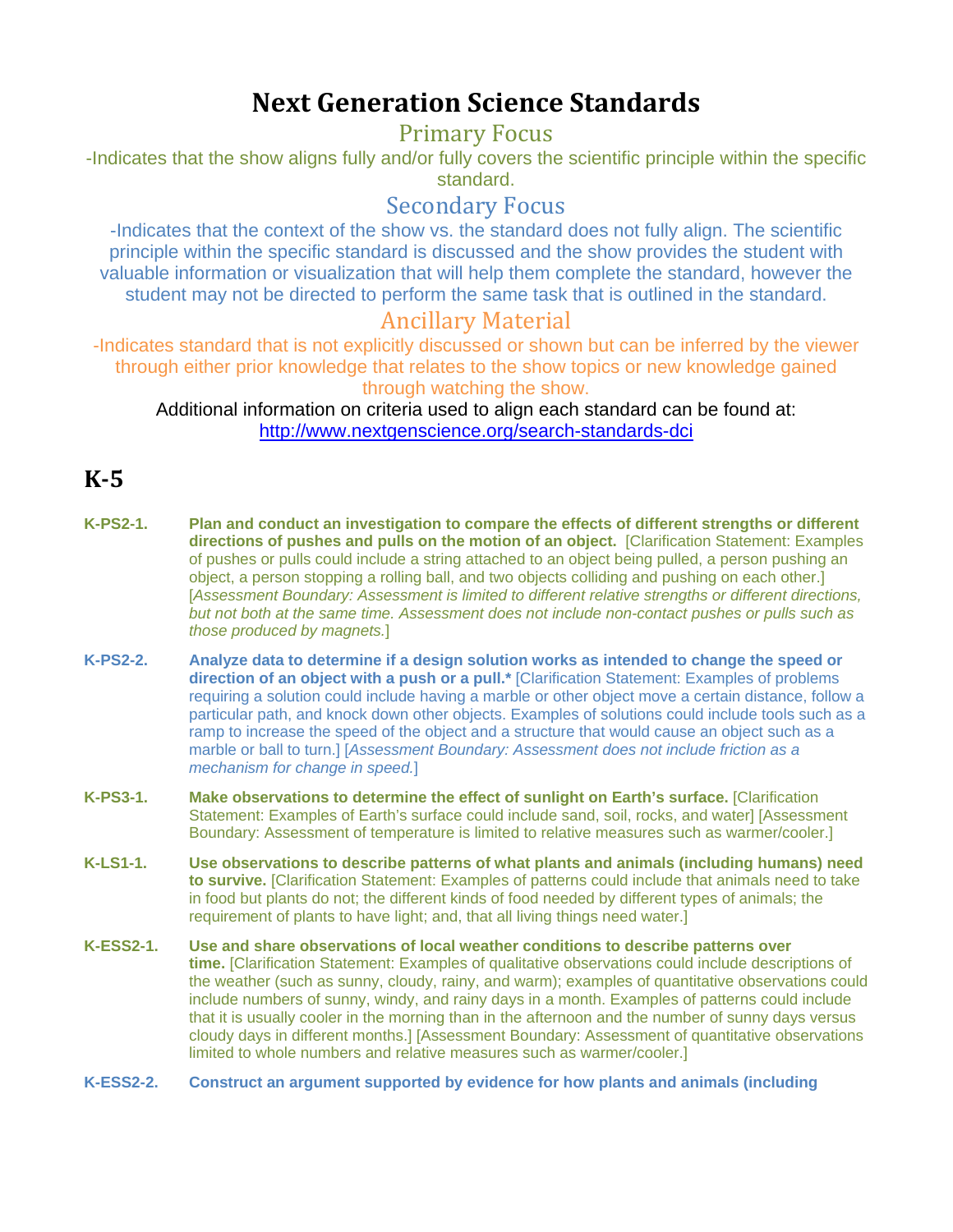**humans) can change the environment to meet their needs.** [Clarification Statement: Examples of plants and animals changing their environment could include a squirrel digs in the ground to hide its food and tree roots can break concrete.]

- **K-ESS3-1. Use a model to represent the relationship between the needs of different plants and animals (including humans) and the places they live.** [Examples of relationships could include that deer eat buds and leaves, therefore, they usually live in forested areas; and, grasses need sunlight so they often grow in meadows. Plants, animals, and their surroundings make up a system.]
- **K-ESS3-2. Ask questions to obtain information about the purpose of weather forecasting to prepare for, and respond to, severe weather.\*** [Clarification Statement: Emphasis is on local forms of severe weather.]
- **K-ESS3-3. Communicate solutions that will reduce the impact of humans on the land, water, air, and/or other living things in the local environment.\*** [Clarification Statement: Examples of human impact on the land could include cutting trees to produce paper and using resources to produce bottles. Examples of solutions could include reusing paper and recycling cans and bottles.]
- **1-PS4-2. Make observations to construct an evidence-based account that objects in darkness can be seen only when illuminated.** [Clarification Statement: Examples of observations could include those made in a completely dark room, a pinhole box, and a video of a cave explorer with a flashlight. Illumination could be from an external light source or by an object giving off its own light.]
- **1-LS1-2. Read texts and use media to determine patterns in behavior of parents and offspring that help offspring survive.** [Clarification Statement: Examples of patterns of behaviors could include the signals that offspring make (such as crying, cheeping, and other vocalizations) and the responses of the parents (such as feeding, comforting, and protecting the offspring).]
- **1-ESS1-1. Use observations of the sun, moon, and stars to describe patterns that can be predicted.** [Clarification Statement: Examples of patterns could include that the sun and moon appear to rise in one part of the sky, move across the sky, and set; and stars other than our sun are visible at night but not during the day.] [Assessment Boundary: Assessment of star patterns is limited to stars being seen at night and not during the day.]
- **2-PS1-2. Analyze data obtained from testing different materials to determine which materials have the properties that are best suited for an intended purpose.\*** [Clarification Statement: Examples of properties could include, strength, flexibility, hardness, texture, and absorbency.] [Assessment Boundary: Assessment of quantitative measurements is limited to length.]
- **2-PS1-4. Construct an argument with evidence that some changes caused by heating or cooling can be reversed and some cannot.** [Clarification Statement: Examples of reversible changes could include materials such as water and butter at different temperatures. Examples of irreversible changes could include cooking an egg, freezing a plant leaf, and heating paper.]
- **2-ESS1-1. Use information from several sources to provide evidence that Earth events can occur quickly or slowly.** [Clarification Statement: Examples of events and timescales could include volcanic explosions and earthquakes, which happen quickly and erosion of rocks, which occurs slowly.] [Assessment Boundary: Assessment does not include quantitative measurements of timescales.]
- **2-ESS2-1. Compare multiple solutions designed to slow or prevent wind or water from changing the shape of the land.\*** [Clarification Statement: Examples of solutions could include different designs of dikes and windbreaks to hold back wind and water, and different designs for using shrubs, grass, and trees to hold back the land.]
- **2-ESS2-3. Obtain information to identify where water is found on Earth and that it can be solid or liquid.**
- **K-2-ETS1-1. Ask questions, make observations, and gather information about a situation people want to change to define a simple problem that can be solved through the development of a new or improved object or tool.**
- **K-2-ETS1-2. Develop a simple sketch, drawing, or physical model to illustrate how the shape of an object**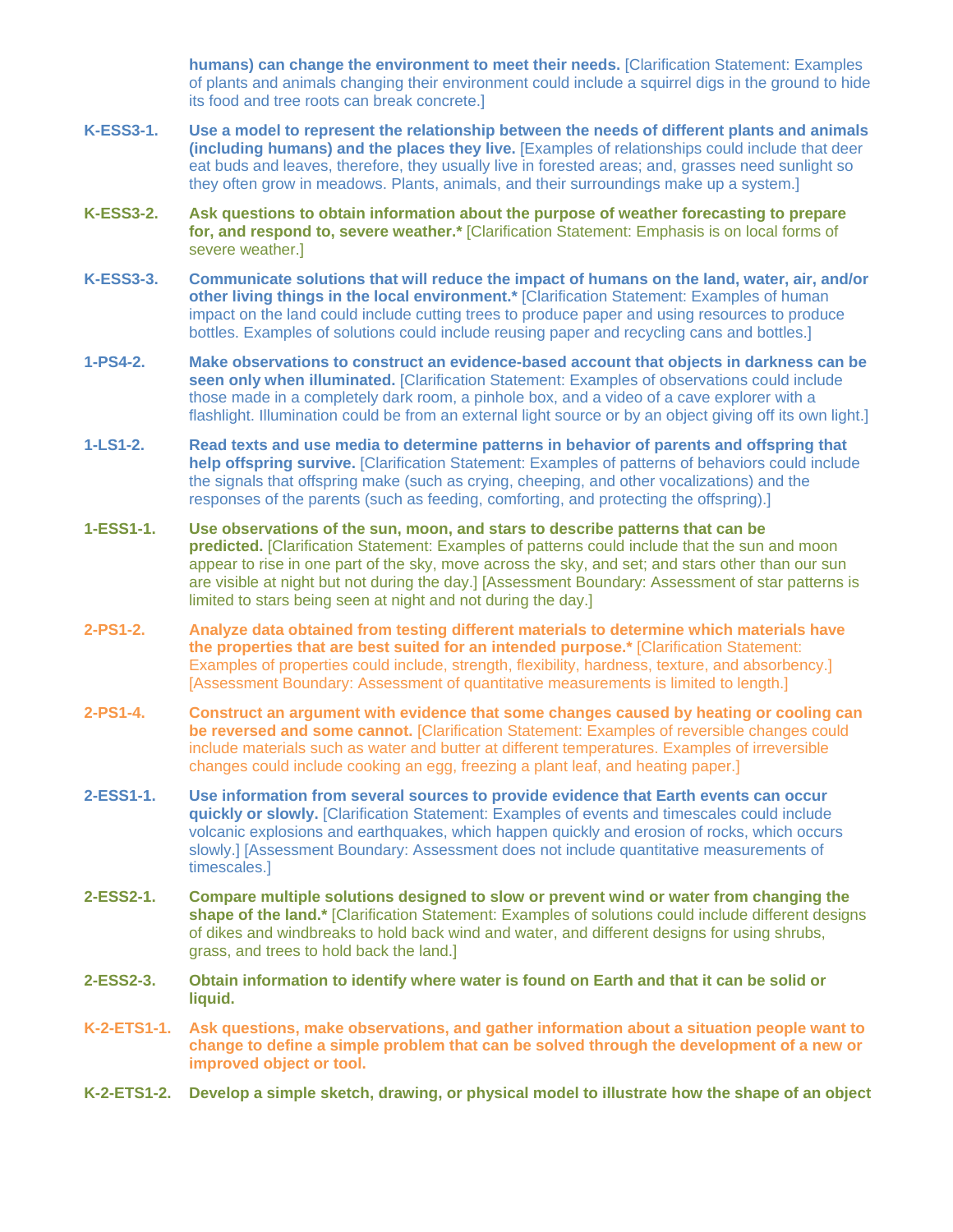**helps it function as needed to solve a given problem.** 

- **K-2-ETS1-3. Analyze data from tests of two objects designed to solve the same problem to compare the strengths and weaknesses of how each performs.**
- **3-PS2-2. Make observations and/or measurements of an object's motion to provide evidence that that a pattern can be used to predict future motion.** [Clarification Statement: Examples of motion with a predictable pattern could include a child swinging in a swing, a ball rolling back and forth in a bowl, and two children on a see-saw.] [Assessment Boundary: Assessment does not include technical terms such as period and frequency.]
- **3-PS2-3. Ask questions to determine cause and effect relationships of electric or magnetic interactions between two objects not in contact with each other.** [Clarification Statement: Examples of an electric force could include the force on hair from an electrically charged balloon and the electrical forces between a charged rod and pieces of paper; examples of a magnetic force could include the force between two permanent magnets, the force between an electromagnet and steel paperclips, and the force exerted by one magnet versus the force exerted by two magnets. Examples of cause and effect relationships could include how the distance between objects affects strength of the force and how the orientation of magnets affects the direction of the magnetic force.] [Assessment Boundary: Assessment is limited to forces produced by objects that can be manipulated by students, and electrical interactions are limited to static electricity.]
- **3-PS2-4. Define a simple design problem that can be solved by applying scientific ideas about magnets.\*** [Clarification Statement: Examples of problems could include constructing a latch to keep a door shut and creating a device to keep two moving objects from touching each other.]
- **3-ESS2-1. Represent data in tables and graphical displays to describe typical weather conditions expected during a particular season.** [Clarification Statement: Examples of data could include average temperature, precipitation, and wind direction.] [Assessment Boundary: Assessment of graphical displays is limited to pictographs and bar graphs. Assessment does not include climate change.]
- **3-ESS2-2. Obtain and combine information to describe climates in different regions of the world.**
- **3-ESS3-1. Make a claim about the merit of a design solution that reduces the impacts of a weatherrelated hazard.** [Clarification Statement: Examples of design solutions to weather-related hazards could include barriers to prevent flooding, wind resistant roofs, and lightning rods.]
- **4-PS3-1. Use evidence to construct an explanation relating the speed of an object to the energy of that object.** [Assessment Boundary: Assessment does not include quantitative measures of changes in the speed of an object or on any precise or quantitative definition of energy.]
- **4-PS3-2. Make observations to provide evidence that energy can be transferred from place to place by sound, light, heat, and electric currents.** [Assessment Boundary: Assessment does not include quantitative measurements of energy.]
- **4-PS3-4. Apply scientific ideas to design, test, and refine a device that converts energy from one form to another.\*** [Clarification Statement: Examples of devices could include electric circuits that convert electrical energy into motion energy of a vehicle, light, or sound; and, a passive solar heater that converts light into heat. Examples of constraints could include the materials, cost, or time to design the device.] [Assessment Boundary: Devices should be limited to those that convert motion energy to electric energy or use stored energy to cause motion or produce light or sound.]
- **4-PS4-1. Develop a model of waves to describe patterns in terms of amplitude and wavelength and that waves can cause objects to move.** [Clarification Statement: Examples of models could include diagrams, analogies, and physical models using wire to illustrate wavelength and amplitude of waves.] [Assessment Boundary: Assessment does not include interference effects, electromagnetic waves, non-periodic waves, or quantitative models of amplitude and wavelength.]
- **4-ESS1-1. Identify evidence from patterns in rock formations and fossils in rock layers for changes in a landscape over time to support an explanation for changes in a landscape over time.** [Clarification Statement: Examples of evidence from patterns could include rock layers with marine shell fossils above rock layers with plant fossils and no shells, indicating a change from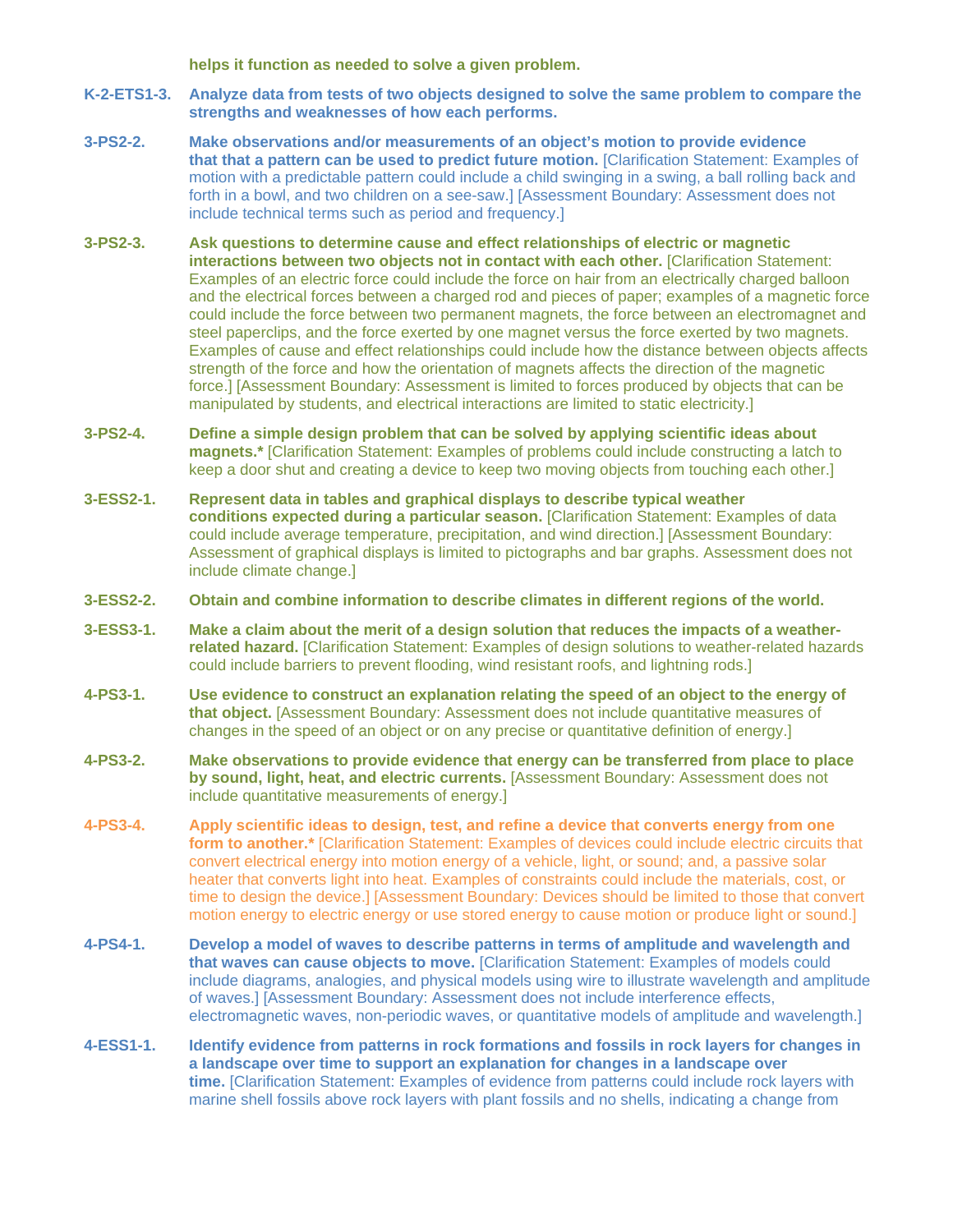land to water over time; and, a canyon with different rock layers in the walls and a river in the bottom, indicating that over time a river cut through the rock.] [Assessment Boundary: Assessment does not include specific knowledge of the mechanism of rock formation or memorization of specific rock formations and layers. Assessment is limited to relative time.]

- **4-ESS2-1. Make observations and/or measurements to provide evidence of the effects of weathering or the rate of erosion by water, ice, wind, or vegetation.** [Clarification Statement: Examples of variables to test could include angle of slope in the downhill movement of water, amount of vegetation, speed of wind, relative rate of deposition, cycles of freezing and thawing of water, cycles of heating and cooling, and volume of water flow.] [Assessment Boundary: Assessment is limited to a single form of weathering or erosion.]
- **4-ESS2-2. Analyze and interpret data from maps to describe patterns of Earth's features.** [Clarification Statement: Maps can include topographic maps of Earth's land and ocean floor, as well as maps of the locations of mountains, continental boundaries, volcanoes, and earthquakes.]
- **4-ESS3-2. Generate and compare multiple solutions to reduce the impacts of natural Earth processes on humans.\*** [Clarification Statement: Examples of solutions could include designing an earthquake resistant building and improving monitoring of volcanic activity.] [Assessment Boundary: Assessment is limited to earthquakes, floods, tsunamis, and volcanic eruptions.]
- **5-PS3-1. Use models to describe that that energy in animals' food (used for body repair, growth, motion, and to maintain body warmth) was once energy from the sun.** [Clarification Statement: Examples of models could include diagrams, and flow charts.]
- **5-ESS1-1. Support an argument that differences in the apparent brightness of the sun compared to other stars is due to their relative distances from the Earth.** [Assessment Boundary: Assessment is limited to relative distances, not sizes, of stars. Assessment does not include other factors that affect apparent brightness (such as stellar masses, age, stage).]
- **5-ESS1-2. Represent data in graphical displays to reveal patterns of daily changes in length and direction of shadows, day and night, and the seasonal appearance of some stars in the night sky.** [Clarification Statement: Examples of patterns could include the position and motion of Earth with respect to the sun and selected stars that are visible only in particular months.] [Assessment Boundary: Assessment does not include causes of seasons.]
- **5-ESS2-1. Develop a model using an example to describe ways the geosphere, biosphere, hydrosphere, and/or atmosphere interact.** [Clarification Statement: Examples could include the influence of the ocean on ecosystems, landform shape, and climate; the influence of the atmosphere on landforms and ecosystems through weather and climate; and the influence of mountain ranges on winds and clouds in the atmosphere. The geosphere, hydrosphere, atmosphere, and biosphere are each a system.] [Assessment Boundary: Assessment is limited to the interactions of two systems at a time.]
- **5-ESS2-2. Describe and graph the amounts and percentages of water and fresh water in various reservoirs to provide evidence about the distribution of water on Earth.** [Assessment Boundary: Assessment is limited to oceans, lakes, rivers, glaciers, ground water, and polar ice caps, and does not include the atmosphere.]
- **5-ESS3-1. Obtain and combine information about ways individual communities use science ideas to protect the Earth's resources and environment.**
- **3-5-ETS1-1. Define a simple design problem reflecting a need or a want that includes specified criteria for success and constraints on materials, time, or cost.**
- **3-5-ETS1-2. Generate and compare multiple possible solutions to a problem based on how well each is likely to meet the criteria and constraints of the problem.**
- **3-5-ETS1-3. Plan and carry out fair tests in which variables are controlled and failure points are considered to identify aspects of a model or prototype that can be improved.**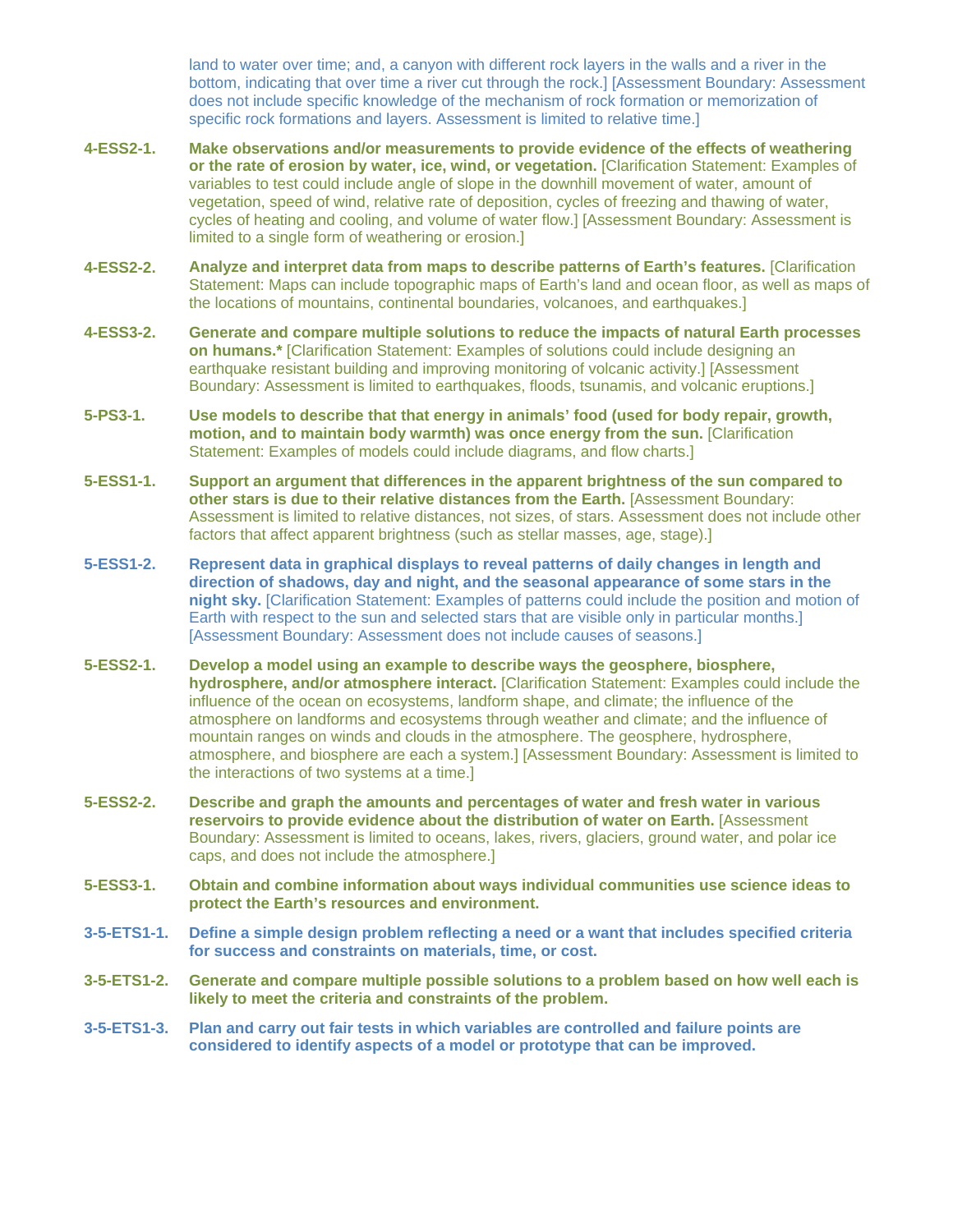### **6‐8 Physical Sciences**

- **MS-PS1-4. Develop a model that predicts and describes changes in particle motion, temperature, and state of a pure substance when thermal energy is added or removed.** [Clarification Statement: Emphasis is on qualitative molecular-level models of solids, liquids, and gases to show that adding or removing thermal energy increases or decreases kinetic energy of the particles until a change of state occurs. Examples of models could include drawing and diagrams. Examples of particles could include molecules or inert atoms. Examples of pure substances could include water, carbon dioxide, and helium.]
- **MS-PS2-1. Apply Newton's Third Law to design a solution to a problem involving the motion of two colliding objects.\*** [Clarification Statement: Examples of practical problems could include the impact of collisions between two cars, between a car and stationary objects, and between a meteor and a space vehicle.] [Assessment Boundary: Assessment is limited to vertical or horizontal interactions in one dimension.]
- **MS-PS2-3. Ask questions about data to determine the factors that affect the strength of electric and magnetic forces.** [Clarification Statement: Examples of devices that use electric and magnetic forces could include electromagnets, electric motors, or generators. Examples of data could include the effect of the number of turns of wire on the strength of an electromagnet, or the effect of increasing the number or strength of magnets on the speed of an electric motor.] [Assessment Boundary: Assessment about questions that require quantitative answers is limited to proportional reasoning and algebraic thinking.]
- **MS-PS2-5. Conduct an investigation and evaluate the experimental design to provide evidence that fields exist between objects exerting forces on each other even though the objects are not in contact.** [Clarification Statement: Examples of this phenomenon could include the interactions of magnets, electrically-charged strips of tape, and electrically-charged pith balls. Examples of investigations could include first-hand experiences or simulations.] [Assessment Boundary: Assessment is limited to electric and magnetic fields, and limited to qualitative evidence for the existence of fields.]
- **MS-PS3-2. Develop a model to describe that when the arrangement of objects interacting at a distance changes, different amounts of potential energy are stored in the system.** [Clarification Statement: Emphasis is on relative amounts of potential energy, not on calculations of potential energy. Examples of objects within systems interacting at varying distances could include: the Earth and either a roller coaster cart at varying positions on a hill or objects at varying heights on shelves, changing the direction/orientation of a magnet, and a balloon with static electrical charge being brought closer to a classmate's hair. Examples of models could include representations, diagrams, pictures, and written descriptions of systems.] [Assessment Boundary: Assessment is limited to two objects and electric, magnetic, and gravitational interactions.]
- **MS-PS3-3. Apply scientific principles to design, construct, and test a device that either minimizes or maximizes thermal energy transfer.\*** [Clarification Statement: Examples of devices could include an insulated box, a solar cooker, and a Styrofoam cup.] [Assessment Boundary: Assessment does not include calculating the total amount of thermal energy transferred.]
- **MS-PS3-4. Plan an investigation to determine the relationships among the energy transferred, the type of matter, the mass, and the change in the average kinetic energy of the particles as measured by the temperature of the sample.** [Clarification Statement: Examples of experiments could include comparing final water temperatures after different masses of ice melted in the same volume of water with the same initial temperature, the temperature change of samples of different materials with the same mass as they cool or heat in the environment, or the same material with different masses when a specific amount of energy is added.] [Assessment Boundary: Assessment does not include calculating the total amount of thermal energy transferred.]
- **MS-PS3-5. Construct, use, and present arguments to support the claim that when the kinetic energy of an object changes, energy is transferred to or from the object.** [Clarification Statement: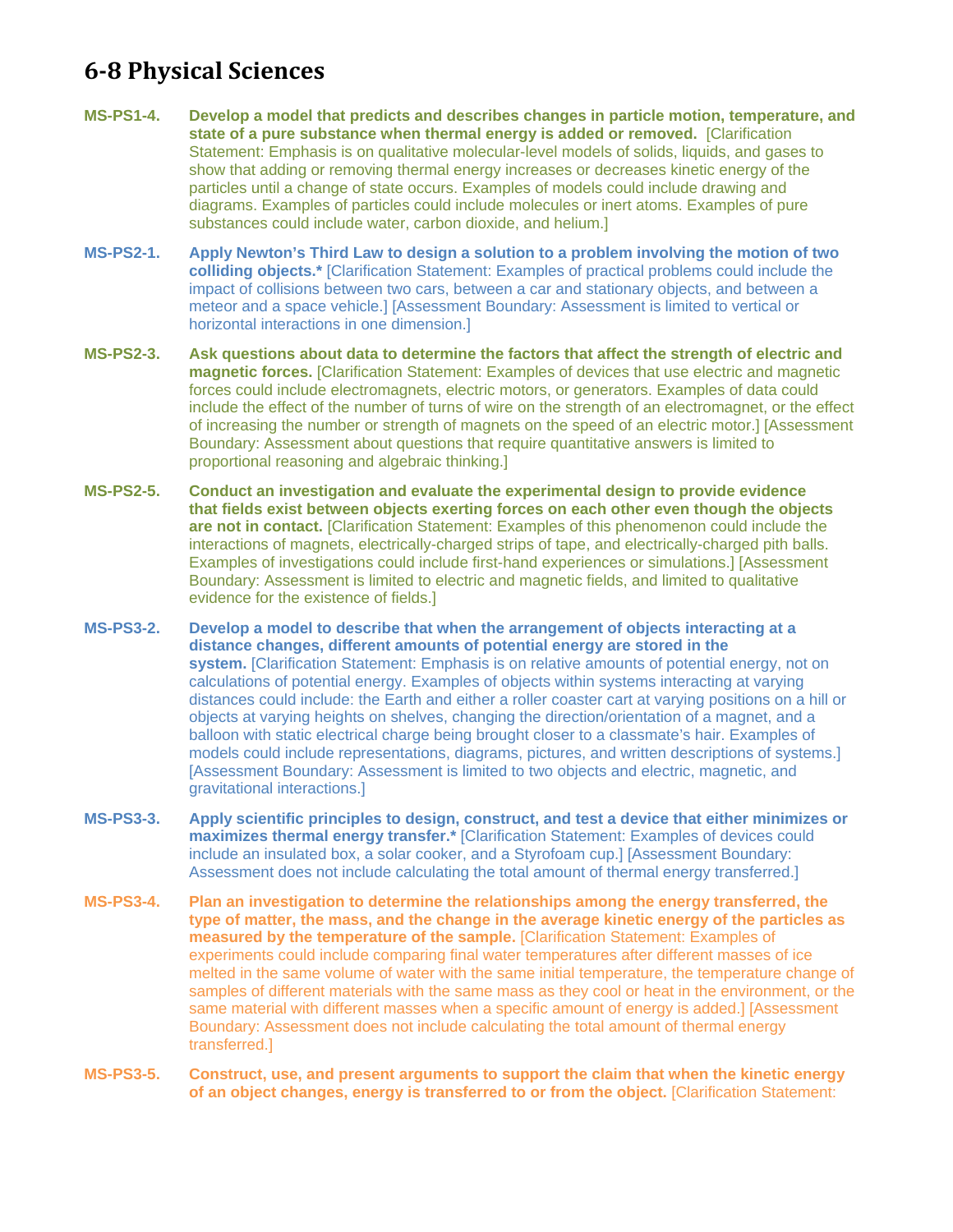Examples of empirical evidence used in arguments could include an inventory or other representation of the energy before and after the transfer in the form of temperature changes or motion of object.] [Assessment Boundary: Assessment does not include calculations of energy.]

### **6‐8 Life Sciences**

- **MS-LS2-4. Construct an argument supported by empirical evidence that changes to physical or biological components of an ecosystem affect populations.** [Clarification Statement: Emphasis is on recognizing patterns in data and making warranted inferences about changes in populations, and on evaluating empirical evidence supporting arguments about changes to ecosystems.]
- **MS-LS4-4. Construct an explanation based on evidence that describes how genetic variations of traits in a population increase some individuals' probability of surviving and reproducing in a specific environment.** [Clarification Statement: Emphasis is on using simple probability statements and proportional reasoning to construct explanations.]
- **MS-LS4-6. Use mathematical representations to support explanations of how natural selection may lead to increases and decreases of specific traits in populations over time.** [Clarification Statement: Emphasis is on using mathematical models, probability statements, and proportional reasoning to support explanations of trends in changes to populations over time.] [Assessment Boundary: Assessment does not include Hardy Weinberg calculations.]

#### **6‐8 Earth and Space Science**

- **MS-ESS1-2. Develop and use a model to describe the role of gravity in the motions within galaxies and the solar system.**[Clarification Statement: Emphasis for the model is on gravity as the force that holds together the solar system and Milky Way galaxy and controls orbital motions within them. Examples of models can be physical (such as the analogy of distance along a football field or computer visualizations of elliptical orbits) or conceptual (such as mathematical proportions relative to the size of familiar objects such as students' school or state).] [*Assessment Boundary: Assessment does not include Kepler's Laws of orbital motion or the apparent retrograde motion of the planets as viewed from Earth.*]
- **MS-ESS1-3. Analyze and interpret data to determine scale properties of objects in the solar system.** [Clarification Statement: Emphasis is on the analysis of data from Earth-based instruments, space-based telescopes, and spacecraft to determine similarities and differences among solar system objects. Examples of scale properties include the sizes of an object's layers (such as crust and atmosphere), surface features (such as volcanoes), and orbital radius. Examples of data include statistical information, drawings and photographs, and models.] [*Assessment Boundary: Assessment does not include recalling facts about properties of the planets and other solar system bodies.*]
- **MS-ESS2-1. Develop a model to describe the cycling of Earth's materials and the flow of energy that drives this process.** [Clarification Statement: Emphasis is on the processes of melting, crystallization, weathering, deformation, and sedimentation, which act together to form minerals and rocks through the cycling of Earth's materials.] [Assessment Boundary: Assessment does not include the identification and naming of minerals.]
- **MS-ESS2-2. Construct an explanation based on evidence for how geoscience processes have changed Earth's surface at varying time and spatial scales.** [Clarification Statement: Emphasis is on how processes change Earth's surface at time and spatial scales that can be large (such as slow plate motions or the uplift of large mountain ranges) or small (such as rapid landslides or microscopic geochemical reactions), and how many geoscience processes (such as earthquakes, volcanoes, and meteor impacts) usually behave gradually but are punctuated by catastrophic events. Examples of geoscience processes include surface weathering and deposition by the movements of water, ice, and wind. Emphasis is on geoscience processes that shape local geographic features, where appropriate.]
- **MS-ESS2-4. Develop a model to describe the cycling of water through Earth's systems driven by**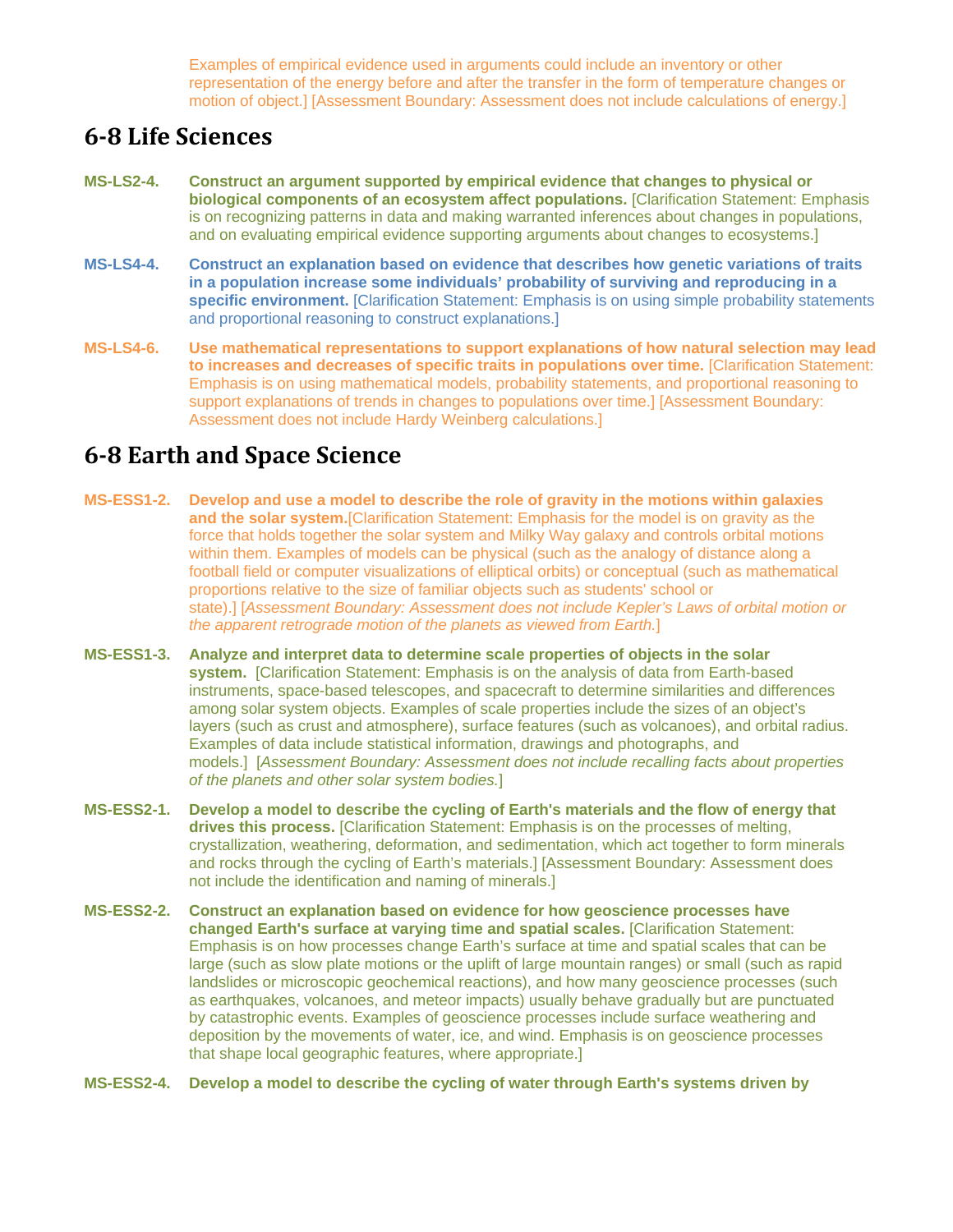**energy from the sun and the force of gravity.** [Clarification Statement: Emphasis is on the ways water changes its state as it moves through the multiple pathways of the hydrologic cycle. Examples of models can be conceptual or physical.] [Assessment Boundary: A quantitative understanding of the latent heats of vaporization and fusion is not assessed.]

- **MS-ESS2-5. Collect data to provide evidence for how the motions and complex interactions of air masses results in changes in weather conditions.** [Clarification Statement: Emphasis is on how air masses flow from regions of high pressure to low pressure, causing weather (defined by temperature, pressure, humidity, precipitation, and wind) at a fixed location to change over time, and how sudden changes in weather can result when different air masses collide. Emphasis is on how weather can be predicted within probabilistic ranges. Examples of data can be provided to students (such as weather maps, diagrams, and visualizations) or obtained through laboratory experiments (such as with condensation).] [Assessment Boundary: Assessment does not include recalling the names of cloud types or weather symbols used on weather maps or the reported diagrams from weather stations.]
- **MS-ESS2-6. Develop and use a model to describe how unequal heating and rotation of the Earth cause patterns of atmospheric and oceanic circulation that determine regional climates.** [Clarification Statement: Emphasis is on how patterns vary by latitude, altitude, and geographic land distribution. Emphasis of atmospheric circulation is on the sunlight-driven latitudinal banding, the Coriolis effect, and resulting prevailing winds; emphasis of ocean circulation is on the transfer of heat by the global ocean convection cycle, which is constrained by the Coriolis effect and the outlines of continents. Examples of models can be diagrams, maps and globes, or digital representations.] [Assessment Boundary: Assessment does not include the dynamics of the Coriolis effect.]
- **MS-ESS3-1. Construct a scientific explanation based on evidence for how the uneven distributions of Earth's mineral, energy, and groundwater resources are the result of past and current geoscience processes.** [Clarification Statement: Emphasis is on how these resources are limited and typically non-renewable, and how their distributions are significantly changing as a result of removal by humans. Examples of uneven distributions of resources as a result of past processes include but are not limited to petroleum (locations of the burial of organic marine sediments and subsequent geologic traps), metal ores (locations of past volcanic and hydrothermal activity associated with subduction zones), and soil (locations of active weathering and/or deposition of rock).]
- **MS-ESS3-2. Analyze and interpret data on natural hazards to forecast future catastrophic events and inform the development of technologies to mitigate their effects. [Clarification Statement:** Emphasis is on how some natural hazards, such as volcanic eruptions and severe weather, are preceded by phenomena that allow for reliable predictions, but others, such as earthquakes, occur suddenly and with no notice, and thus are not yet predictable. Examples of natural hazards can be taken from interior processes (such as earthquakes and volcanic eruptions), surface processes (such as mass wasting and tsunamis), or severe weather events (such as hurricanes, tornadoes, and floods). Examples of data can include the locations, magnitudes, and frequencies of the natural hazards. Examples of technologies can be global (such as satellite systems to monitor hurricanes or forest fires) or local (such as building basements in tornado-prone regions or reservoirs to mitigate droughts).]
- **MS-ESS3-3. Apply scientific principles to design a method for monitoring and minimizing a human impact on the environment.\*** [Clarification Statement: Examples of the design process include examining human environmental impacts, assessing the kinds of solutions that are feasible, and designing and evaluating solutions that could reduce that impact. Examples of human impacts can include water usage (such as the withdrawal of water from streams and aquifers or the construction of dams and levees), land usage (such as urban development, agriculture, or the removal of wetlands), and pollution (such as of the air, water, or land).]
- **MS-ESS3-4. Construct an argument supported by evidence for how increases in human population and per-capital consumption of natural resources impact Earth's systems.** [Clarification Statement: Examples of evidence include grade-appropriate databases on human populations and the rates of consumption of food and natural resources (such as freshwater, mineral, and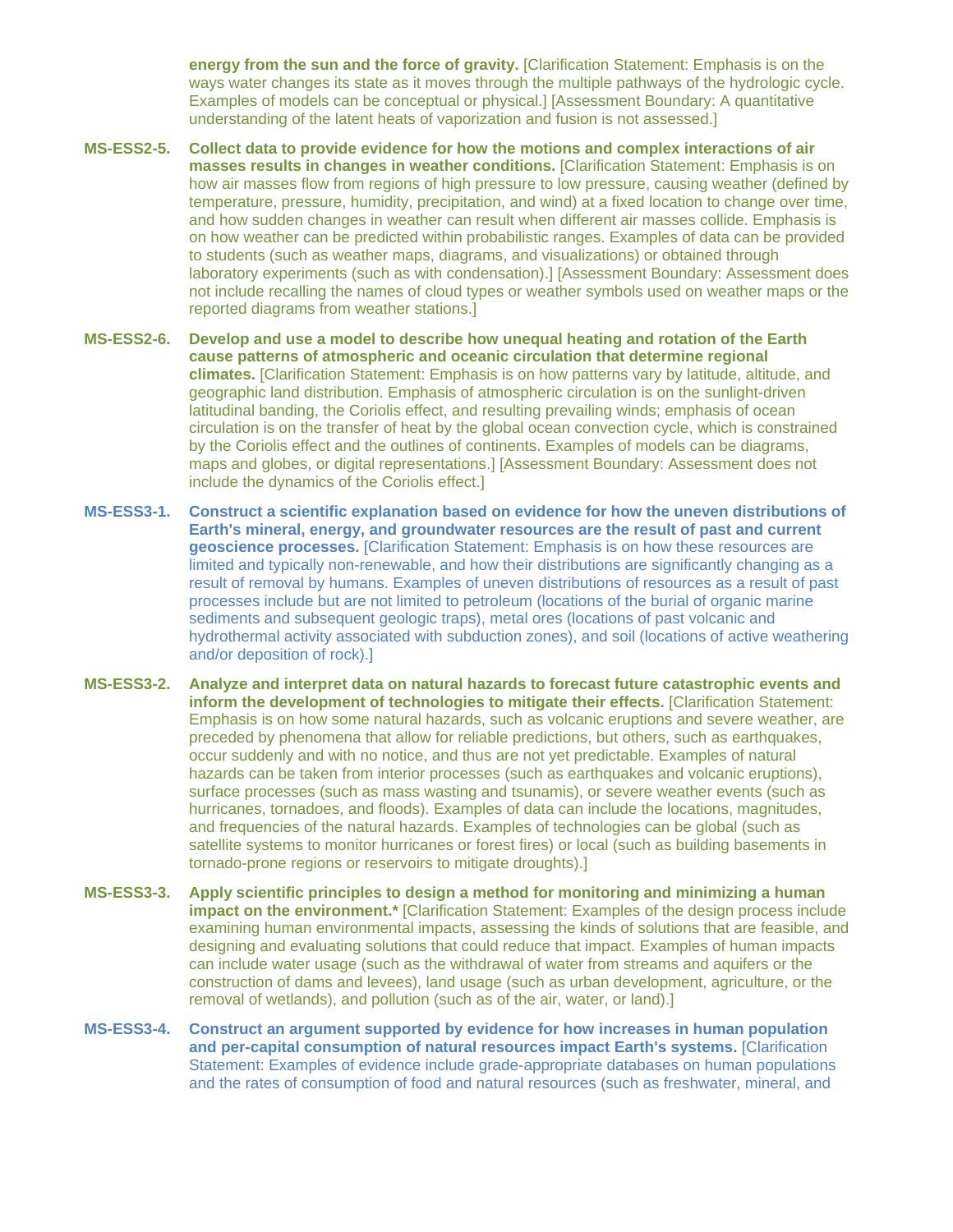energy). Examples of impacts can include changes to the appearance, composition, and structure of Earth's systems as well as the rates at which they change. The consequences of increases in human populations and consumption of natural resources are described by science, but science does not make the decisions for the actions society takes.]

**MS-ESS3-5. Ask questions to clarify evidence of the factors that have caused the rise in global temperatures over the past century.** [Clarification Statement: Examples of factors include human activities (such as fossil fuel combustion, cement production, and agricultural activity) and natural processes (such as changes in incoming solar radiation or volcanic activity). Examples of evidence can include tables, graphs, and maps of global and regional temperatures, atmospheric levels of gases such as carbon dioxide and methane, and the rates of human activities. Emphasis is on the major role that human activities play in causing the rise in global temperatures.]

## **6‐8 ETS: Engineering, Technology, and Applications of Science**

- **MS-ETS1-1. Define the criteria and constraints of a design problem with sufficient precision to ensure a successful solution, taking into account relevant scientific principles and potential impacts on people and the natural environment that may limit possible solutions.**
- **MS-ETS1-2. Evaluate competing design solutions using a systematic process to determine how well they meet the criteria and constraints of the problem.**
- **MS-ETS1-4. Develop a model to generate data for iterative testing and modification of a proposed object, tool, or process such that an optimal design can be achieved.**

#### **9‐12 Physical Science**

- **HS-PS1-8. Develop models to illustrate the changes in the composition of the nucleus of the atom and the energy released during the processes of fission, fusion, and radioactive decay.** [Clarification Statement: Emphasis is on simple qualitative models, such as pictures or diagrams, and on the scale of energy released in nuclear processes relative to other kinds of transformations.] [*Assessment Boundary: Assessment does not include quantitative calculation of energy released. Assessment is limited to alpha, beta, and gamma radioactive decays.*]
- **HS-PS2-1. Analyze data to support the claim that Newton's second law of motion describes the mathematical relationship among the net force on a macroscopic object, its mass, and its acceleration.** [Clarification Statement: Examples of data could include tables or graphs of position or velocity as a function of time for objects subject to a net unbalanced force, such as a falling object, an object rolling down a ramp, or a moving object being pulled by a constant force.] [Assessment Boundary: Assessment is limited to one-dimensional motion and to macroscopic objects moving at non-relativistic speeds.]
- **HS-PS2-2. Use mathematical representations to support the claim that the total momentum of a system of objects is conserved when there is no net force on the system.** [Clarification Statement: Emphasis is on the quantitative conservation of momentum in interactions and the qualitative meaning of this principle.] [Assessment Boundary: Assessment is limited to systems of two macroscopic bodies moving in one dimension.]
- **HS-PS2-3. Apply scientific and engineering ideas to design, evaluate, and refine a device that minimizes the force on a macroscopic object during a collision.\*** [Clarification Statement: Examples of evaluation and refinement could include determining the success of the device at protecting an object from damage and modifying the design to improve it. Examples of a device could include a football helmet or a parachute.] [Assessment Boundary: Assessment is limited to qualitative evaluations and/or algebraic manipulations.
- **HS-PS2-4. Use mathematical representations of Newton's Law of Gravitation and Coulomb's Law to describe and predict the gravitational and electrostatic forces between objects.** [Clarification Statement: Emphasis is on both quantitative and conceptual descriptions of gravitational and electric fields.] [Assessment Boundary: Assessment is limited to systems with two objects.]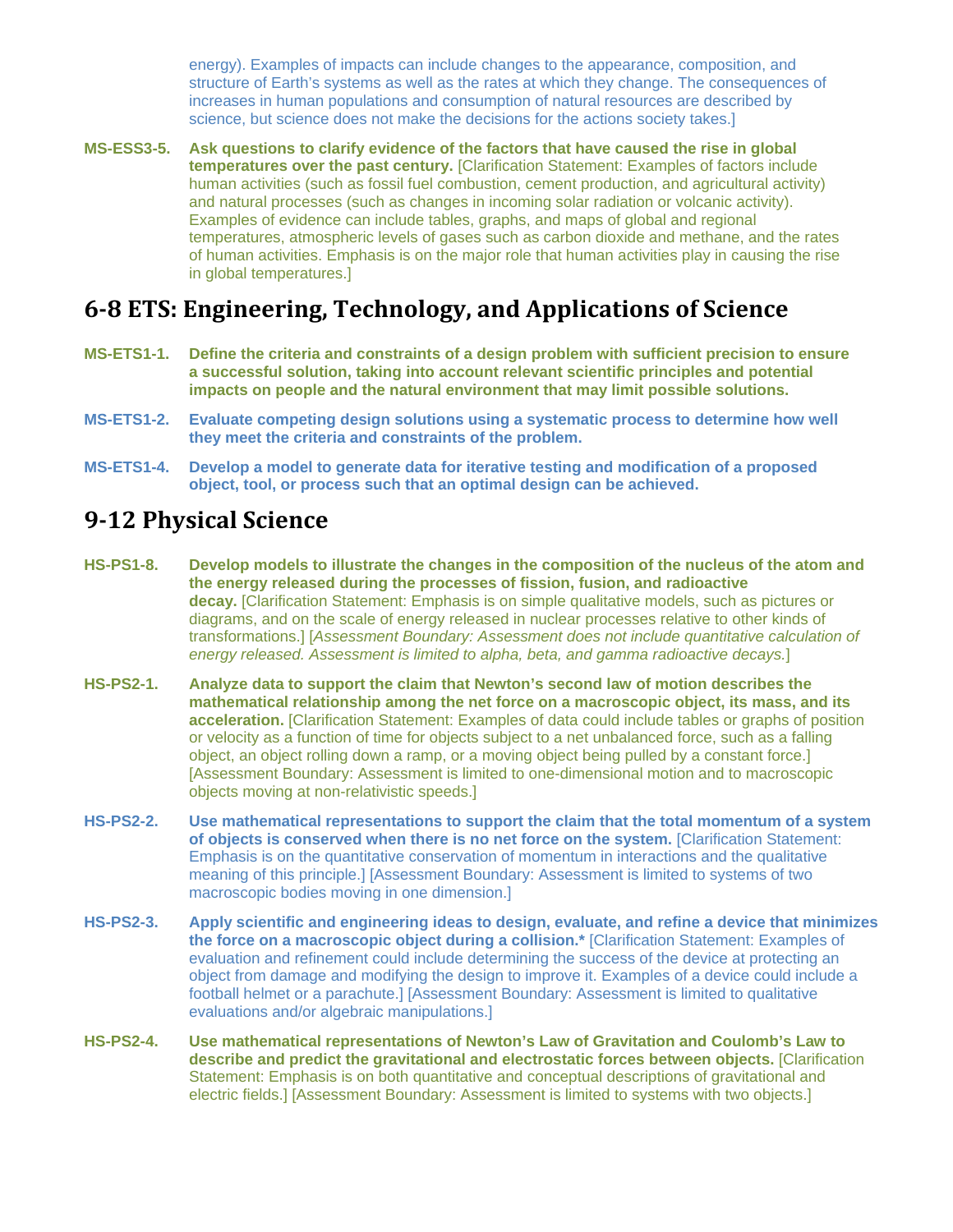- **HS-PS2-5. Plan and conduct an investigation to provide evidence that an electric current can produce a magnetic field and that a changing magnetic field can produce an electric current.** [Assessment Boundary: Assessment is limited to designing and conducting investigations with provided materials and tools.]
- **HS-PS3-3. Design, build, and refine a device that works within given constraints to convert one form of energy into another form of energy.\*** [Clarification Statement: Emphasis is on both qualitative and quantitative evaluations of devices. Examples of devices could include Rube Goldberg devices, wind turbines, solar cells, solar ovens, and generators. Examples of constraints could include use of renewable energy forms and efficiency.] [Assessment Boundary: Assessment for quantitative evaluations is limited to total output for a given input. Assessment is limited to devices constructed with materials provided to students.]
- **HS-PS3-4. Plan and conduct an investigation to provide evidence that the transfer of thermal energy when two components of different temperature are combined within a closed system results in a more uniform energy distribution among the components in the system (second law of thermodynamics).** [Clarification Statement: Emphasis is on analyzing data from student investigations and using mathematical thinking to describe the energy changes both quantitatively and conceptually. Examples of investigations could include mixing liquids at different initial temperatures or adding objects at different temperatures to water.] [Assessment Boundary: Assessment is limited to investigations based on materials and tools provided to students.]
- **HS-PS3-5. Develop and use a model of two objects interacting through electric or magnetic fields to illustrate the forces between objects and the changes in energy of the objects due to the interaction.** [Clarification Statement: Examples of models could include drawings, diagrams, and texts, such as drawings of what happens when two charges of opposite polarity are near each other.] [Assessment Boundary: Assessment is limited to systems containing two objects.]
- **HS-PS4-1. Use mathematical representations to support a claim regarding relationships among the frequency, wavelength, and speed of waves traveling in various media.** [Clarification Statement: Examples of data could include electromagnetic radiation traveling in a vacuum and glass, sound waves traveling through air and water, and seismic waves traveling through the Earth.] [Assessment Boundary: Assessment is limited to algebraic relationships and describing those relationships qualitatively.]
- **HS-PS4-3. Evaluate the claims, evidence, and reasoning behind behind the idea that electromagnetic radiation can be described either by a wave model or a particle model, and that for some situations one model is more useful than the other.** [Clarification Statement: Emphasis is on how the experimental evidence supports the claim and how a theory is generally modified in light of new evidence. Examples of a phenomenon could include resonance, interference, diffraction, and photoelectric effect.] [Assessment Boundary: Assessment does not include using quantum theory.]
- **HS-PS4-4. Evaluate the validity and reliability of claims in published materials of the effects that different frequencies of electromagnetic radiation have when absorbed by matter.** [Clarification Statement: Emphasis is on the idea that photons associated with different frequencies of light have different energies, and the damage to living tissue from electromagnetic radiation depends on the energy of the radiation. Examples of published materials could include trade books, magazines, web resources, videos, and other passages that may reflect bias.] [Assessment Boundary: Assessment is limited to qualitative descriptions.]
- **HS-PS4-5. Communicate technical information about how some technological devices use the principles of wave behavior and wave interactions with matter to transmit and capture information and energy.\*** [Clarification Statement: Examples could include solar cells capturing light and converting it to electricity; medical imaging; and communications technology.] [Assessment Boundary: Assessments are limited to qualitative information. Assessments do not include band theory.]

#### **9‐12 Life Science**

**HS-LS2-5. Develop a model to illustrate the role of photosynthesis and cellular respiration in the**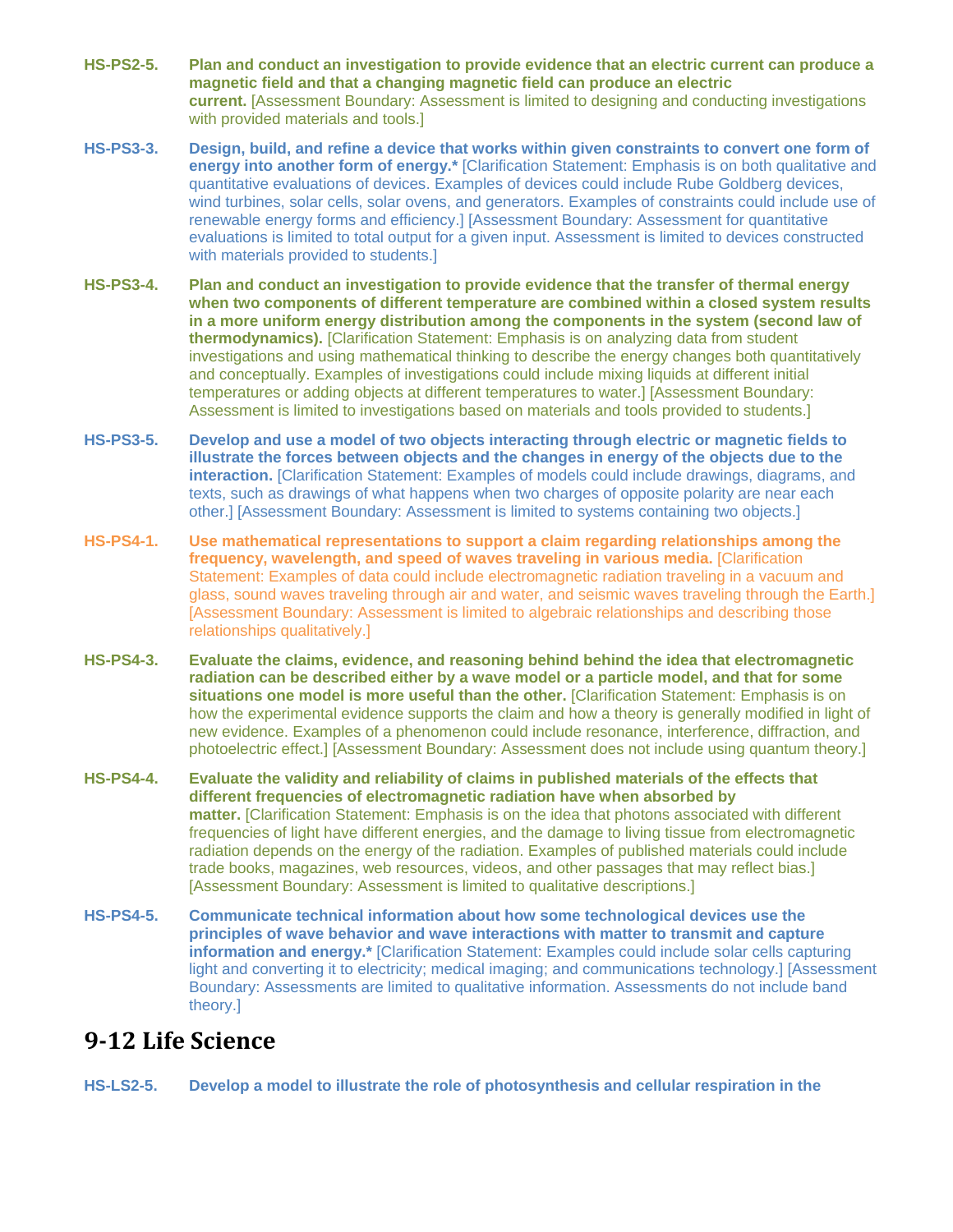**cycling of carbon among the biosphere, atmosphere, hydrosphere, and geosphere.** [Clarification Statement: Examples of models could include simulations and mathematical models.] [Assessment Boundary: Assessment does not include the specific chemical steps of photosynthesis and respiration.]

- **HS-LS2-6. Evaluate the claims, evidence, and reasoning that the complex interactions in ecosystems maintain relatively consistent numbers and types of organisms in stable conditions, but changing conditions may result in a new ecosystem.** [Clarification Statement: Examples of changes in ecosystem conditions could include modest biological or physical changes, such as moderate hunting or a seasonal flood; and extreme changes, such as volcanic eruption or sea level rise.]
- **HS-LS2-7. Design, evaluate, and refine a solution for reducing the impacts of human activities on the environment and biodiversity.\*** [Clarification Statement: Examples of human activities can include urbanization, building dams, and dissemination of invasive species.]
- **HS-LS4-5. Evaluate the evidence supporting claims that changes in environmental conditions may result in: (1) increases in the number of individuals of some species, (2) the emergence of new species over time, and (3) the extinction of other species.** [Clarification Statement: Emphasis is on determining cause and effect relationships for how changes to the environment such as deforestation, fishing, application of fertilizers, drought, flood, and the rate of change of the environment affect distribution or disappearance of traits in species.]

#### **9‐12 Earth and Space Science**

- **HS-ESS1-1. Develop a model based on evidence to illustrate the life span of the sun and the role of nuclear fusion in the sun's core to release energy in the form of radiation.** [Clarification Statement: Emphasis is on the energy transfer mechanisms that allow energy from nuclear fusion in the sun's core to reach Earth. Examples of evidence for the model include observations of the masses and lifetimes of other stars, as well as the ways that the sun's radiation varies due to sudden solar flares ("space weather"), the 11-year sunspot cycle, and non-cyclic variations over centuries.] [*Assessment Boundary: Assessment does not include details of the atomic and subatomic processes involved with the sun's nuclear fusion.]*
- **HS-ESS2-1. Develop a model to illustrate how Earth's internal and surface processes operate at different spatial and temporal scales to form continental and ocean-floor features.** [Clarification Statement: Emphasis is on how the appearance of land features (such as mountains, valleys, and plateaus) and sea-floor features (such as trenches, ridges, and seamounts) are a result of both constructive forces (such as volcanism, tectonic uplift, and orogeny) and destructive mechanisms (such as weathering, mass wasting, and coastal erosion).] [Assessment Boundary: Assessment does not include memorization of the details of the formation of specific geographic features of Earth's surface.]
- **HS-ESS2-2. Analyze geoscience data to make the claim that one change to Earth's surface can create feedbacks that cause changes to other Earth systems.** [Clarification Statement: Examples should include climate feedbacks, such as how an increase in greenhouse gases causes a rise in global temperatures that melts glacial ice, which reduces the amount of sunlight reflected from Earth's surface, increasing surface temperatures and further reducing the amount of ice. Examples could also be taken from other system interactions, such as how the loss of ground vegetation causes an increase in water runoff and soil erosion; how dammed rivers increase groundwater recharge, decrease sediment transport, and increase coastal erosion; or how the loss of wetlands causes a decrease in local humidity that further reduces the wetland extent.]
- **HS-ESS2-3. Develop a model based on evidence of Earth's interior to describe the cycling of matter by thermal convection.** [Clarification Statement: Emphasis is on both a one-dimensional model of Earth, with radial layers determined by density, and a three-dimensional model, which is controlled by mantle convection and the resulting plate tectonics. Examples of evidence include maps of Earth's three-dimensional structure obtained from seismic waves, records of the rate of change of Earth's magnetic field (as constraints on convection in the outer core), and identification of the composition of Earth's layers from high-pressure laboratory experiments.]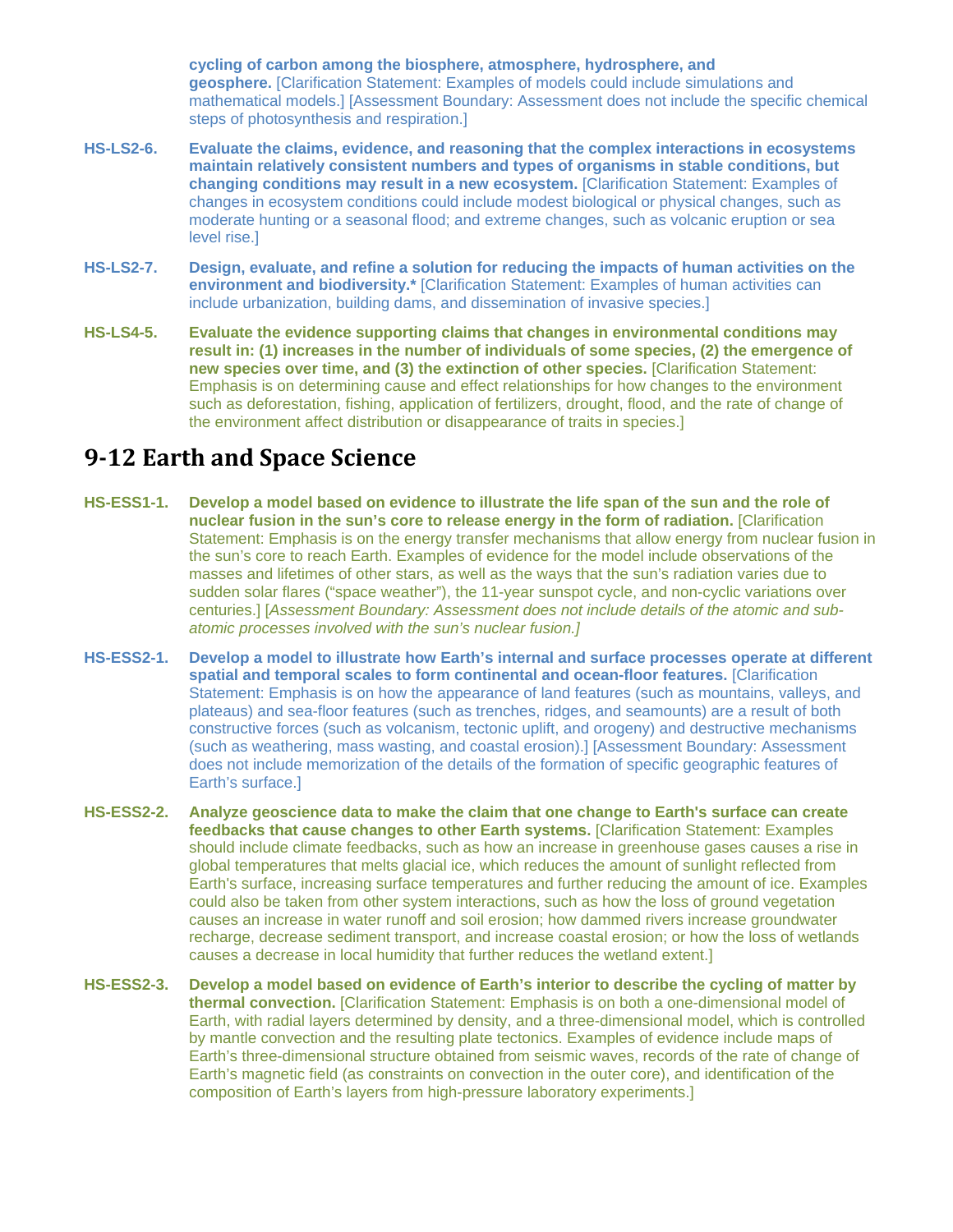- **HS-ESS2-4. Use a model to describe how variations in the flow of energy into and out of Earth's systems result in changes in climate.** [Clarification Statement: Examples of the causes of climate change differ by timescale, over 1-10 years: large volcanic eruption, ocean circulation; 10-100s of years: changes in human activity, ocean circulation, solar output; 10-100s of thousands of years: changes to Earth's orbit and the orientation of its axis; and 10-100s of millions of years: long-term changes in atmospheric composition.] [Assessment Boundary: Assessment of the results of changes in climate is limited to changes in surface temperatures, precipitation patterns, glacial ice volumes, sea levels, and biosphere distribution.]
- **HS-ESS2-5. Plan and conduct an investigation of the properties of water and its effects on Earth materials and surface processes.** [Clarification Statement: Emphasis is on mechanical and chemical investigations with water and a variety of solid materials to provide the evidence for connections between the hydrologic cycle and system interactions commonly known as the rock cycle. Examples of mechanical investigations include stream transportation and deposition using a stream table, erosion using variations in soil moisture content, or frost wedging by the expansion of water as it freezes. Examples of chemical investigations include chemical weathering and recrystallization (by testing the solubility of different materials) or melt generation (by examining how water lowers the melting temperature of most solids).]
- **HS-ESS2-6. Develop a quantitative model to describe the cycling of carbon among the hydrosphere, atmosphere, geosphere, and biosphere.** [Clarification Statement: Emphasis is on modeling biogeochemical cycles that include the cycling of carbon through the ocean, atmosphere, soil, and biosphere (including humans), providing the foundation for living organisms.]
- **HS-ESS3-1. Construct an explanation based on evidence for how the availability of natural resources, occurrence of natural hazards, and changes in climate have influenced human activity.** [Clarification Statement: Examples of key natural resources include access to fresh water (such as rivers, lakes, and groundwater), regions of fertile soils such as river deltas, and high concentrations of minerals and fossil fuels. Examples of natural hazards can be from interior processes (such as volcanic eruptions and earthquakes), surface processes (such as tsunamis, mass wasting and soil erosion), and severe weather (such as hurricanes, floods, and droughts). Examples of the results of changes in climate that can affect populations or drive mass migrations include changes to sea level, regional patterns of temperature and precipitation, and the types of crops and livestock that can be raised.]
- **HS-ESS3-2. Evaluate competing design solutions for developing, managing, and utilizing energy and mineral resources based on cost-benefit ratios.\*** [Clarification Statement: Emphasis is on the conservation, recycling, and reuse of resources (such as minerals and metals) where possible, and on minimizing impacts where it is not. Examples include developing best practices for agricultural soil use, mining (for coal, tar sands, and oil shales), and pumping (for petroleum and natural gas). Science knowledge indicates what can happen in natural systems—not what should happen.]
- **HS-ESS3-4. Evaluate or refine a technological solution that reduces impacts of human activities on natural systems.\*** [Clarification Statement: Examples of data on the impacts of human activities could include the quantities and types of pollutants released, changes to biomass and species diversity, or areal changes in land surface use (such as for urban development, agriculture and livestock, or surface mining). Examples for limiting future impacts could range from local efforts (such as reducing, reusing, and recycling resources) to large-scale geoengineering design solutions (such as altering global temperatures by making large changes to the atmosphere or ocean).]
- **HS-ESS3-5. Analyze geoscience data and the results from global climate models to make an evidencebased forecast of the current rate of global or regional climate change and associated future impacts to Earth systems.** [Clarification Statement: Examples of evidence, for both data and climate model outputs, are for climate changes (such as precipitation and temperature) and their associated impacts (such as on sea level, glacial ice volumes, or atmosphere and ocean composition).] [Assessment Boundary: Assessment is limited to one example of a climate change and its associated impacts.]
- **HS-ESS3-6. Use a computational representation to illustrate the relationships among Earth systems and how those relationships are being modified due to human activity.** [Clarification Statement: Examples of Earth systems to be considered are the hydrosphere, atmosphere, cryosphere,